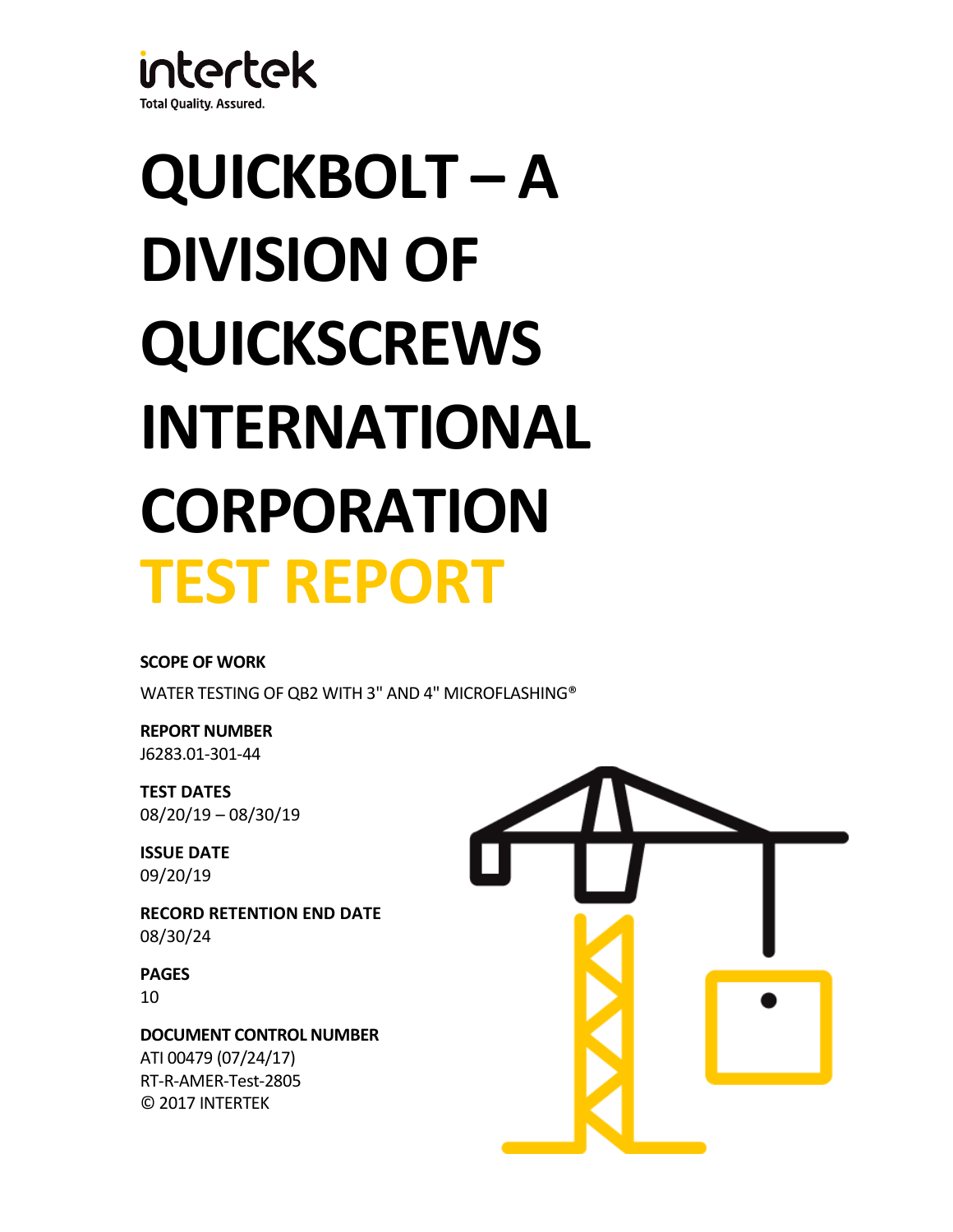

2524 E. Jensen Ave Fresno, California 93706

Telephone: 559-233-8705 Facsimile: 717-764-4129 www.intertek.com/building

# **TEST REPORT FOR QUICKBOLT – A DIVISION OF QUICKSCREWS INTERNATIONAL CORPORATION**

Report No.: J6283.01-301-44 Date: 09/20/19

#### **REPORT ISSUED TO**

**QUICKBOLT, A DIVISION OF QUICKSCREWS INTERNATIONAL CORPORATION** 5830 Las Positas Road Livermore, California 94551

#### **SECTION 1**

**SCOPE**

Intertek Building & Construction (B&C) was contracted by Quickscrews International Corporation, Livermore, California to perform testing in accordance with ASTM E331, ASTM E331 (modified), and ASTM E2140 (modified), on their 3" and 4" Microflashing. Results obtained are tested values and were secured by using the designated test methods. Testing was conducted at Intertek test facility in Fresno, California.

This report does not constitute certification of this product nor an opinion or endorsement by this laboratory.

#### **SECTION 2**

#### **SUMMARY OF TEST RESULTS**

| <b>TITLE</b>                                      | <b>RESULTS</b> |
|---------------------------------------------------|----------------|
| ASTM E331 (modified), 120 min @ 15.0psf           | No Leakage     |
| ASTM E2140 (modified), 6" water column for 7 days | No Leakage     |

For INTERTEK B&C:

| <b>COMPLETED BY:</b> | Dennis Janzen                                                               | <b>REVIEWED BY:</b> | Tyler Westerling, P.E.                         |
|----------------------|-----------------------------------------------------------------------------|---------------------|------------------------------------------------|
| <b>TITLE:</b>        | Technician                                                                  | <b>TITLE:</b>       | Senior Project Engineer                        |
| <b>SIGNATURE:</b>    | /ennis Jamen/ms<br>Digitally Signed for: Dennis Janzen by Marisela Saavedra | <b>SIGNATURE:</b>   | 2l Wa<br>Digitally Signed by: Tyler Westerling |
| <b>DATE:</b>         | 09/20/19                                                                    | <b>DATE:</b>        | 09/20/19                                       |
| EC:ms                |                                                                             |                     |                                                |

This report is for the exclusive use of Intertek's Client and is provided pursuant to the agreement between Intertek and its Client. Intertek's responsibility and liability are limited to the terms and conditions of the agreement. Intertek assumes no liability to any party, other than to the Client in accordance with the agreement, for any loss, expense or damage occasioned by the use of this report. Only the Client is authorized to permit copying or distribution of this report and then only in its entirety. Any use of the Intertek name or one of its marks for the sale or advertisement of the tested material, product or service must first be approved in writing by Intertek. The observations and test results in this report are relevant only to the sample(s) tested. This report by itself does not imply that the material, product, or service is or has ever been under an Intertek certification program.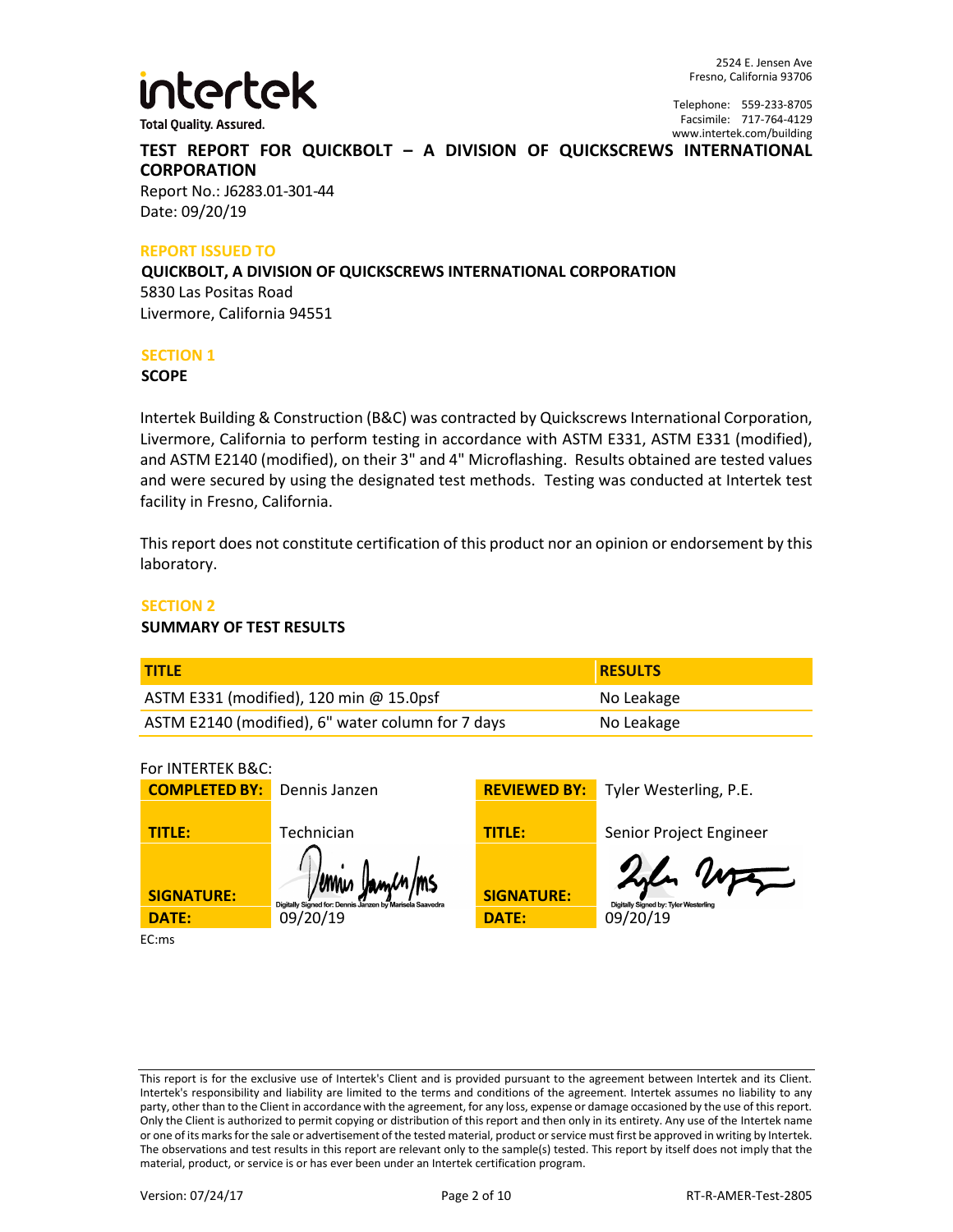

Telephone: 559-233-8705 Facsimile: 717-764-4129 www.intertek.com/building

# **TEST REPORT FOR QUICKBOLT – A DIVISION OF QUICKSCREWS INTERNATIONAL CORPORATION**

Report No.: J6283.01-301-44 Date: 09/20/19

#### **SECTION 3**

#### **TEST METHODS**

The specimens were evaluated in general accordance with the following:

**ASTM E331-00(2016) - (modified)***, Standard Test Method for Water Penetration of Exterior Windows, Skylights, Doors, and Curtain Walls by Uniform Static Air Pressure Difference*

*Note: The test time was extended beyond the time stated in the standard.*

**ASTM E2140-01(2017) – (modified)***, Standard Test Method for Water Penetration of Metal Roof Panel Systems by Static Water Pressure Head*

*Note: The test time was extended beyond the time stated in the standard.*

# **SECTION 4**

#### **INSTALLATION**

Test specimen was provided by the client. Representative samples of the test specimens will be retained by Intertek B&C for a minimum of five years from the test completion date.

A test roof was constructed using 2 x 10 and 2 x 4 lumber with a piece of rigid, clear plastic over the top. The specimens were then installed through a piece of generic asphalt roof shingle according to the manufacturer's instructions with provisions to observe any water leakage.

## **SECTION 5**

#### **EQUIPMENT**

| <b>Type</b>   | Manufacturer | <b>Asset Number</b> |
|---------------|--------------|---------------------|
| Control Panel | Intertek-ATI | Y003301             |
| Spray Rack    | Intertek-ATI | 63331               |

#### **SECTION 6**

#### **LIST OF OFFICIAL OBSERVERS**

| <b>NAME</b>           | <b>COMPANY</b> |
|-----------------------|----------------|
| Tyler Westerling, P.E | Intertek B&C   |
| Gino Vitali           | Intertek B&C   |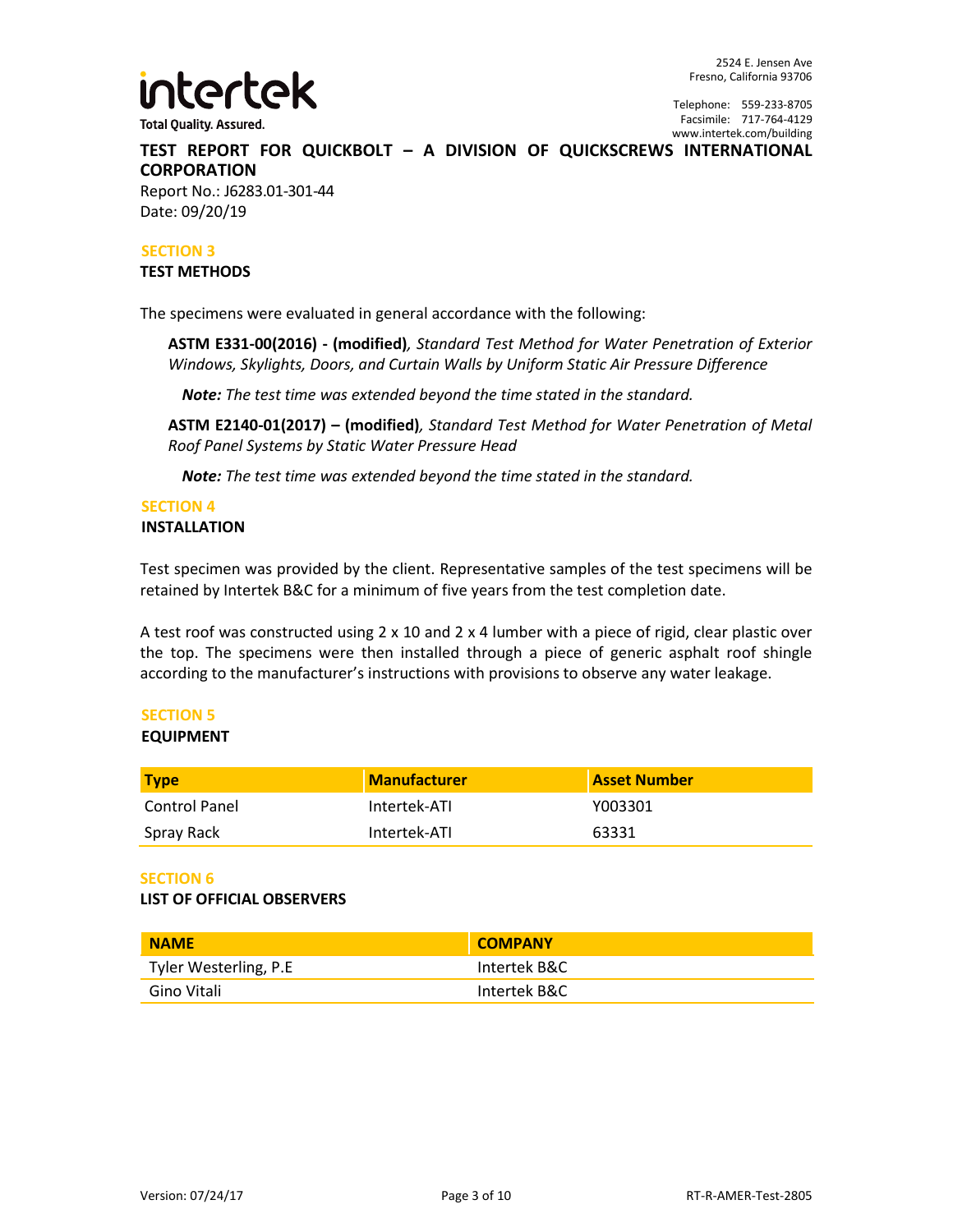

2524 E. Jensen Ave Fresno, California 93706

Telephone: 559-233-8705 Facsimile: 717-764-4129 www.intertek.com/building

### **TEST REPORT FOR QUICKBOLT – A DIVISION OF QUICKSCREWS INTERNATIONAL CORPORATION** Report No.: J6283.01-301-44

Date: 09/20/19

#### **SECTION 7**

#### **TEST SPECIMEN DESCRIPTION**

**Product Type**: Solar Panel Mounting Point

#### **Name:** QB2 WITH MICROFLASHING®

| <b>COMPONENT</b>           | <b>MATERIAL</b>   | <b>DESCRIPTION</b>             |
|----------------------------|-------------------|--------------------------------|
| Microflashing <sup>®</sup> | 304SS/EPDM        | $3''$ x $3''$ x $3/16''$ thick |
| Microflashing <sup>®</sup> | 304SS/EPDM        | $4''$ x $4''$ x $3/16''$ thick |
| L-Foot                     | 304SS - Stainless | See photos                     |
| <b>QB2 Mounting Screw</b>  | 5/16" x 4" 304SS  | Into 1/4" predrilled holes     |

#### **SECTION 8**

#### **TEST RESULTS**

The temperature during testing was 18-24°C (65-75°F). The results are tabulated as follows:

#### **3" Specimen With Sealant (three tested on asphalt shingle)**

| <b>TITLE OF TEST</b>                                     | <b>RESULTS</b> | <b>ALLOWED</b> | <b>NOTE</b> |
|----------------------------------------------------------|----------------|----------------|-------------|
| ASTM E331 (modified) @ 15.0psf                           | No leakage     | No Leakage     |             |
| <b>ASTM E2140 (modified)</b><br>@ 6" static water column | No leakage     | No Leakage     |             |

#### **4" Specimen With Sealant (three tested on asphalt shingle)**

| <b>TITLE OF TEST</b>                                     | <b>RESULTS</b> | <b>ALLOWED</b> | <b>NOTE</b> |
|----------------------------------------------------------|----------------|----------------|-------------|
| ASTM E331 (modified) $@$ 15.0psf                         | No leakage     | No Leakage     |             |
| <b>ASTM E2140 (modified)</b><br>@ 6" static water column | No leakage     | No Leakage     |             |

#### **3" Specimen Without Sealant (three tested on asphalt shingle)**

| <b>TITLE OF TEST</b>                                     | <b>RESULTS</b> | <b>ALLOWED</b> | <b>NOTE</b> |
|----------------------------------------------------------|----------------|----------------|-------------|
| ASTM E331 (modified) @ 15.0psf                           | No leakage     | No Leakage     |             |
| <b>ASTM E2140 (modified)</b><br>@ 6" static water column | No leakage     | No Leakage     |             |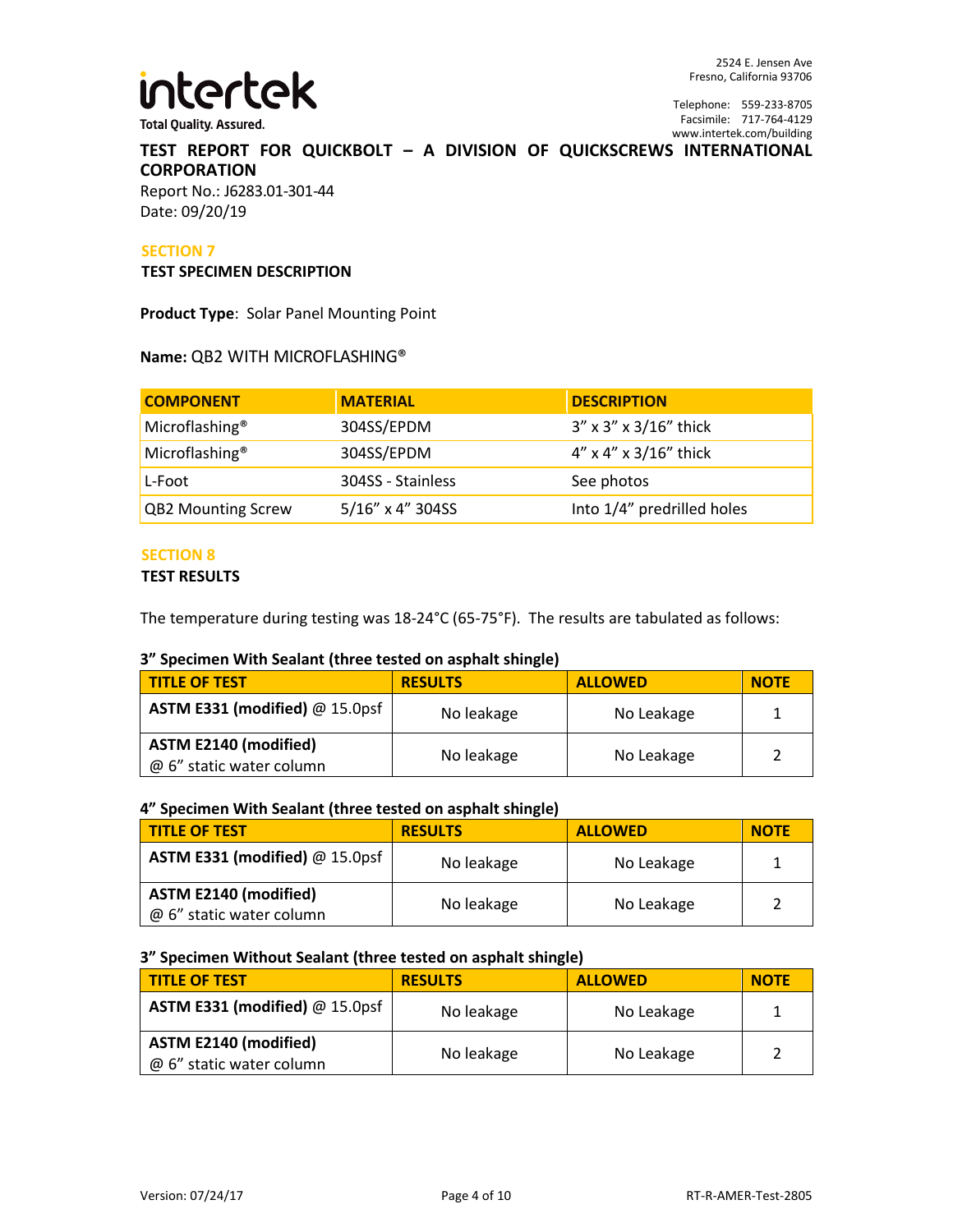

Telephone: 559-233-8705 Facsimile: 717-764-4129 www.intertek.com/building

# **TEST REPORT FOR QUICKBOLT – A DIVISION OF QUICKSCREWS INTERNATIONAL CORPORATION**

Report No.: J6283.01-301-44 Date: 09/20/19

#### **4" Specimen Without Sealant (three tested on asphalt shingle)**

| <b>TITLE OF TEST</b>                                     | <b>RESULTS</b> | <b>ALLOWED</b> | <b>NOTE</b> |
|----------------------------------------------------------|----------------|----------------|-------------|
| <b>ASTM E331 (modified)</b> $@$ 15.0psf                  | No leakage     | No Leakage     |             |
| <b>ASTM E2140 (modified)</b><br>@ 6" static water column | No leakage     | No Leakage     |             |

*Note 1: The test was conducted for a period of 120 minutes Note 2: The test was conducted for a period of 7 days*

*End of test results.*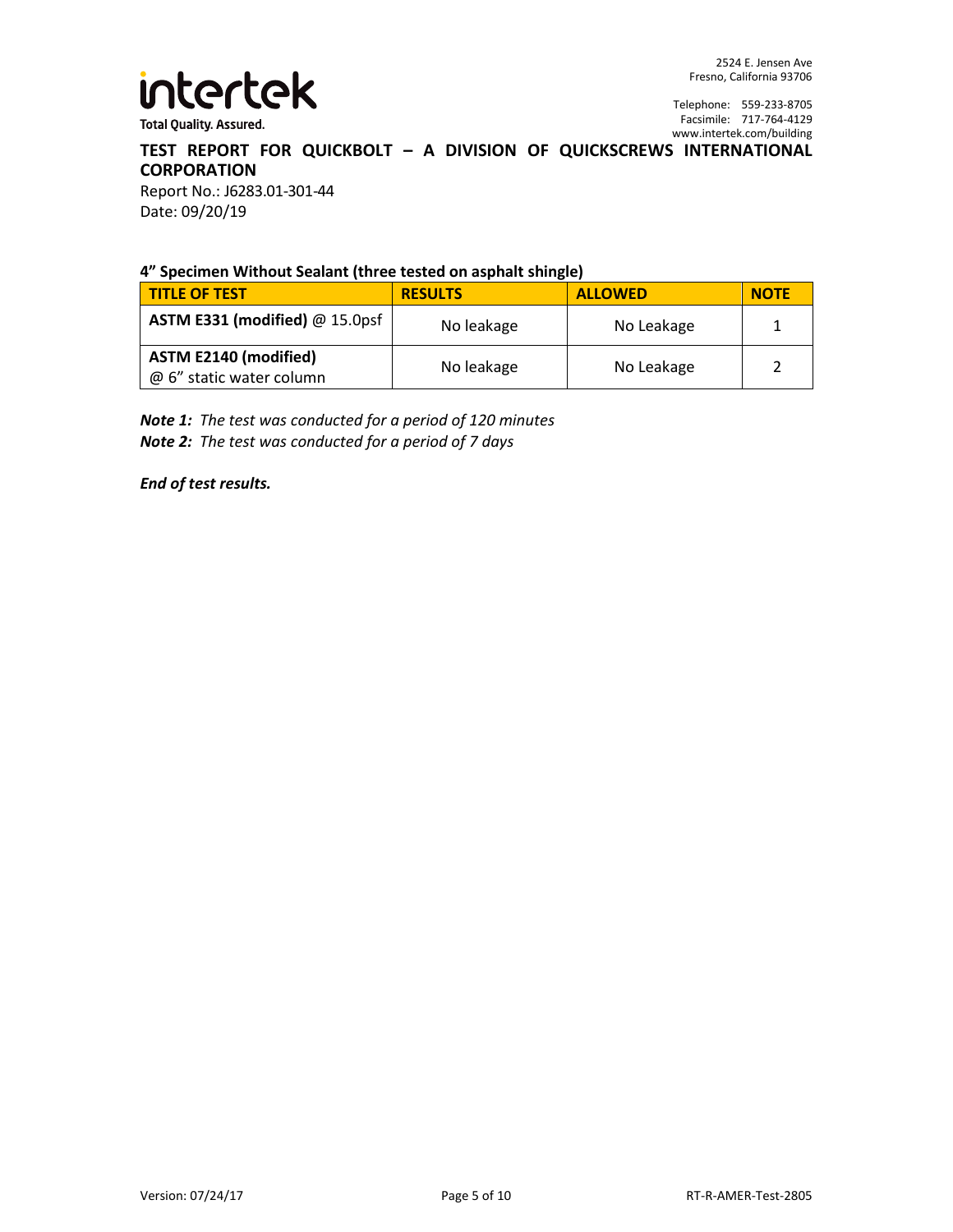

2524 E. Jensen Ave Fresno, California 93706

Telephone: 559-233-8705 Facsimile: 717-764-4129 www.intertek.com/building

**TEST REPORT FOR QUICKBOLT – A DIVISION OF QUICKSCREWS INTERNATIONAL CORPORATION** Report No.: J6283.01-301-44

Date: 09/20/19

#### **SECTION 9**

**PHOTOS**



**Photo No. 1 The specimen during ASTM E331 testing.**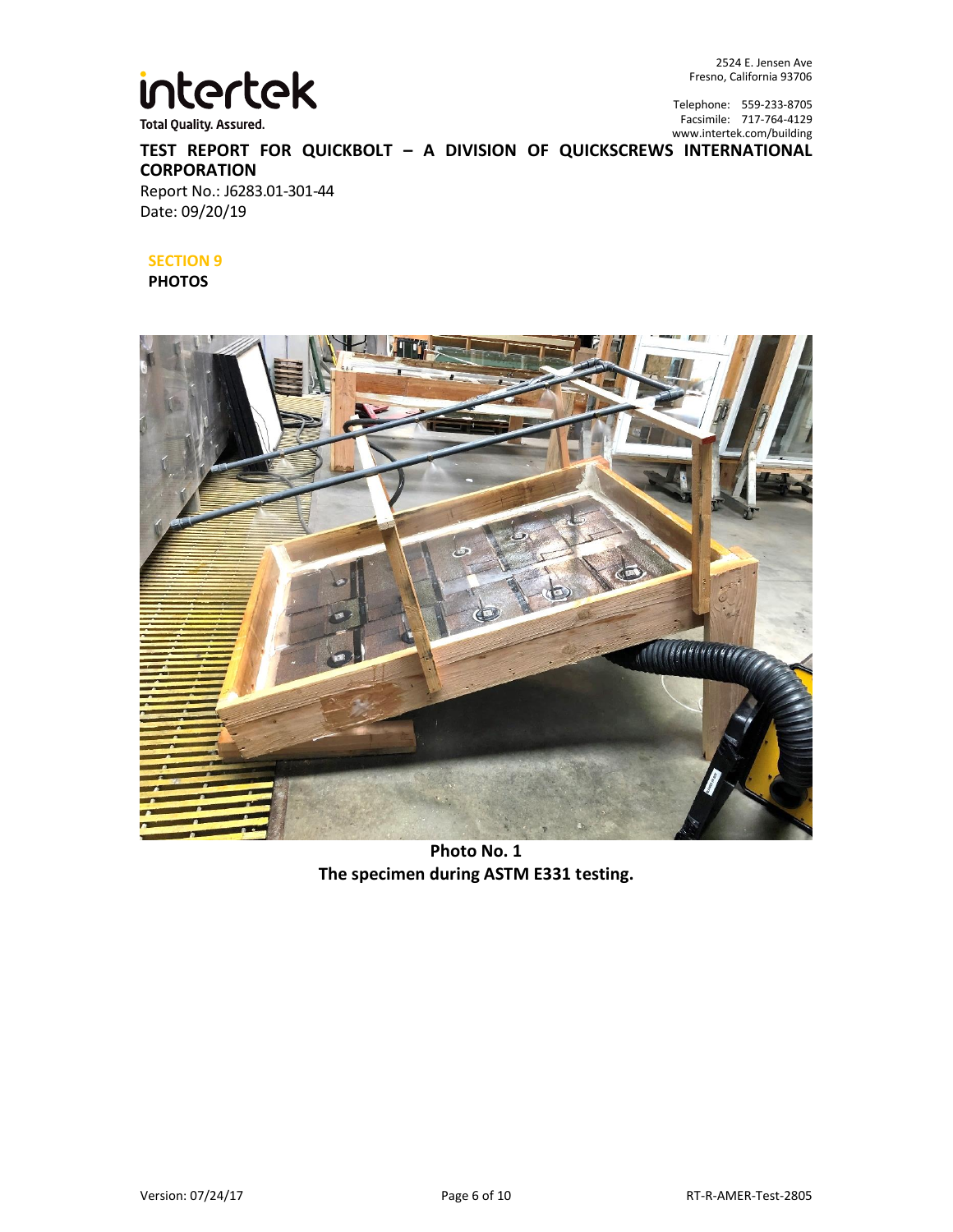

2524 E. Jensen Ave Fresno, California 93706

Telephone: 559-233-8705 Facsimile: 717-764-4129 www.intertek.com/building

**TEST REPORT FOR QUICKBOLT – A DIVISION OF QUICKSCREWS INTERNATIONAL CORPORATION** Report No.: J6283.01-301-44

Date: 09/20/19



**Photo No. 2 ASTM E2140 testing**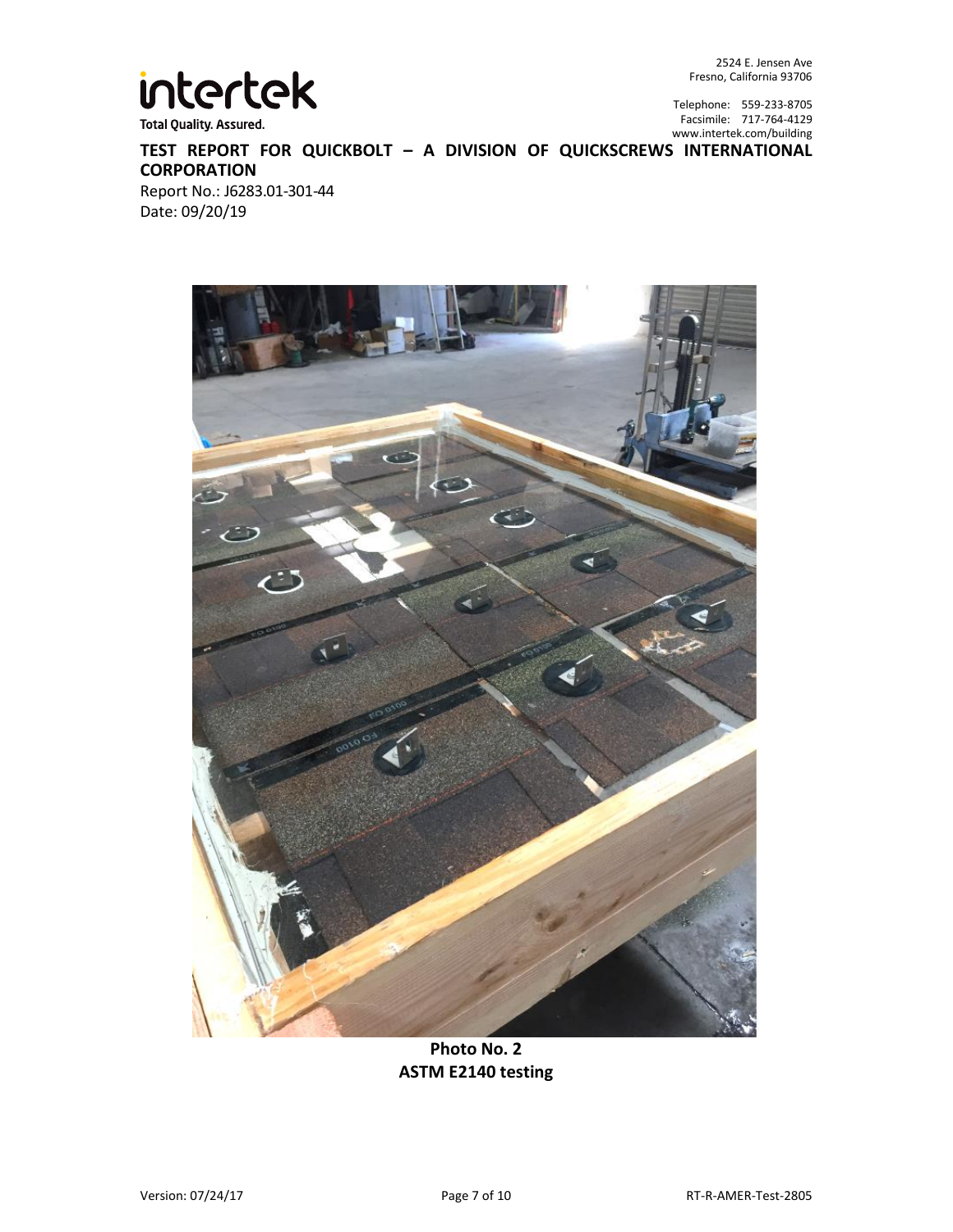

Telephone: 559-233-8705 Facsimile: 717-764-4129 www.intertek.com/building

**TEST REPORT FOR QUICKBOLT – A DIVISION OF QUICKSCREWS INTERNATIONAL CORPORATION**

Report No.: J6283.01-301-44 Date: 09/20/19

#### **SECTION 10**

#### **INSTALLATION INSTRUCTIONS**

#### **RECOMMENDED MATERIALS**

- Rafter locater or Hammer
- Chalk or crayon
- 1/2" Nut Driver
- $\bullet$  7/32" Drill Bit
- EPDM Compatible Roofing Sealant **– Optional Based on Test Results Above.**

#### **INSTALLATION INSTRUCTIONS**

- 1. Locate and mark the rafters
- 2. Drill a pilot hole using a 7/32" drill bit
- 3. Place 1" sized droplet of EPDM compatible roofing sealant over the pilot hole **– Sealant Optional Based on Test Results Above.**
- 4. Place the Microflashing® over the pilot hole
- 5. Place L-Foot over the hole in Microflashing® and drive the 4" QB2 Lag Bolt through the L-foot and Microflashing® until tight. Recommended torque =150 Lbs/Inch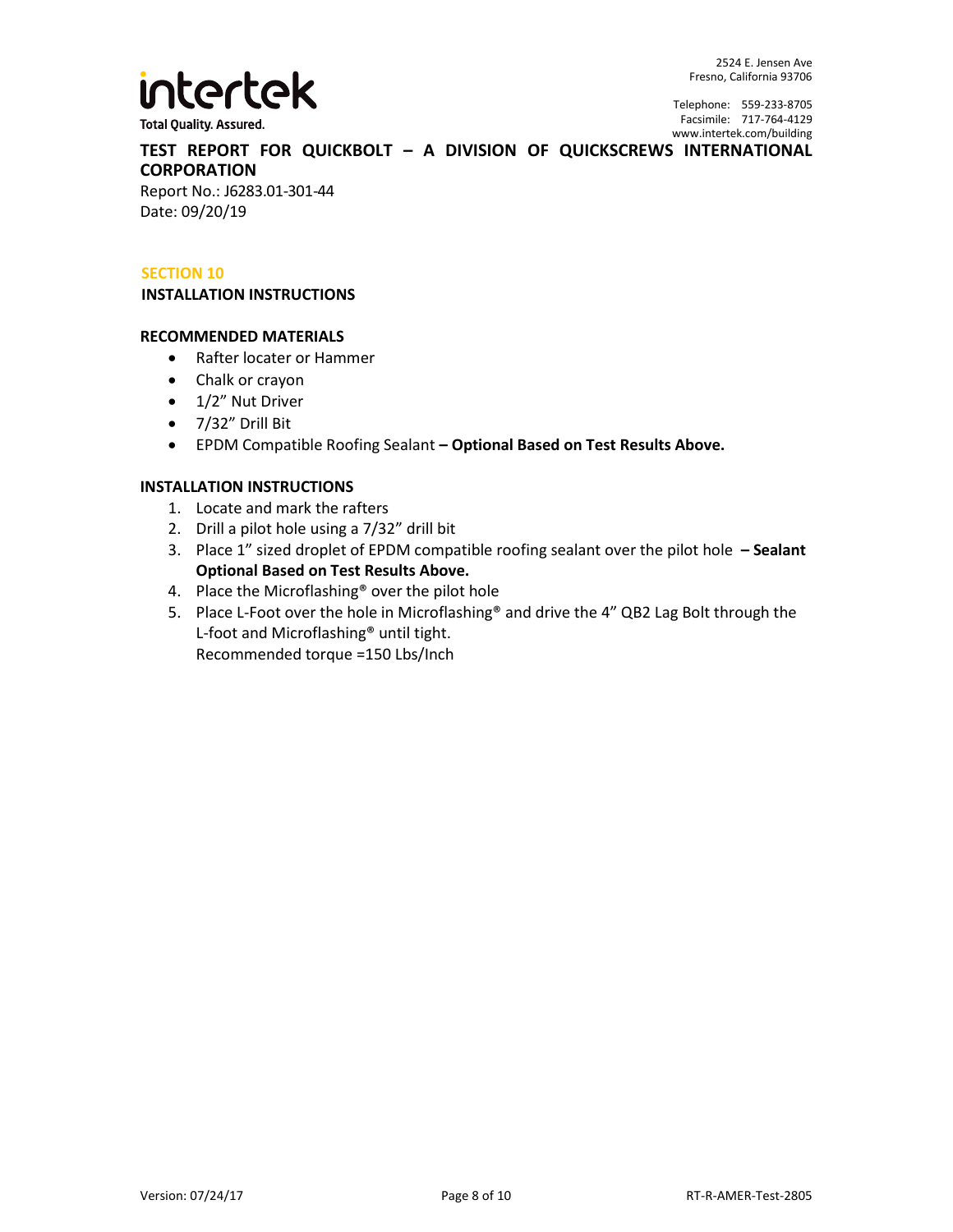

2524 E. Jensen Ave Fresno, California 93706

Telephone: 559-233-8705 Facsimile: 717-764-4129 www.intertek.com/building

**TEST REPORT FOR QUICKBOLT – A DIVISION OF QUICKSCREWS INTERNATIONAL CORPORATION**

Report No.: J6283.01-301-44 Date: 09/20/19

#### **SECTION 11**

#### **PART LIST**

PN 17660 - 5/16 X 4.00 QB2 304SS PN 17661 - L-Foot for QB2 304SS PN 17669 - 3" Microflashing® 304 SS BLK PN 17659 - 4" Microflashing® 304 SS BLK